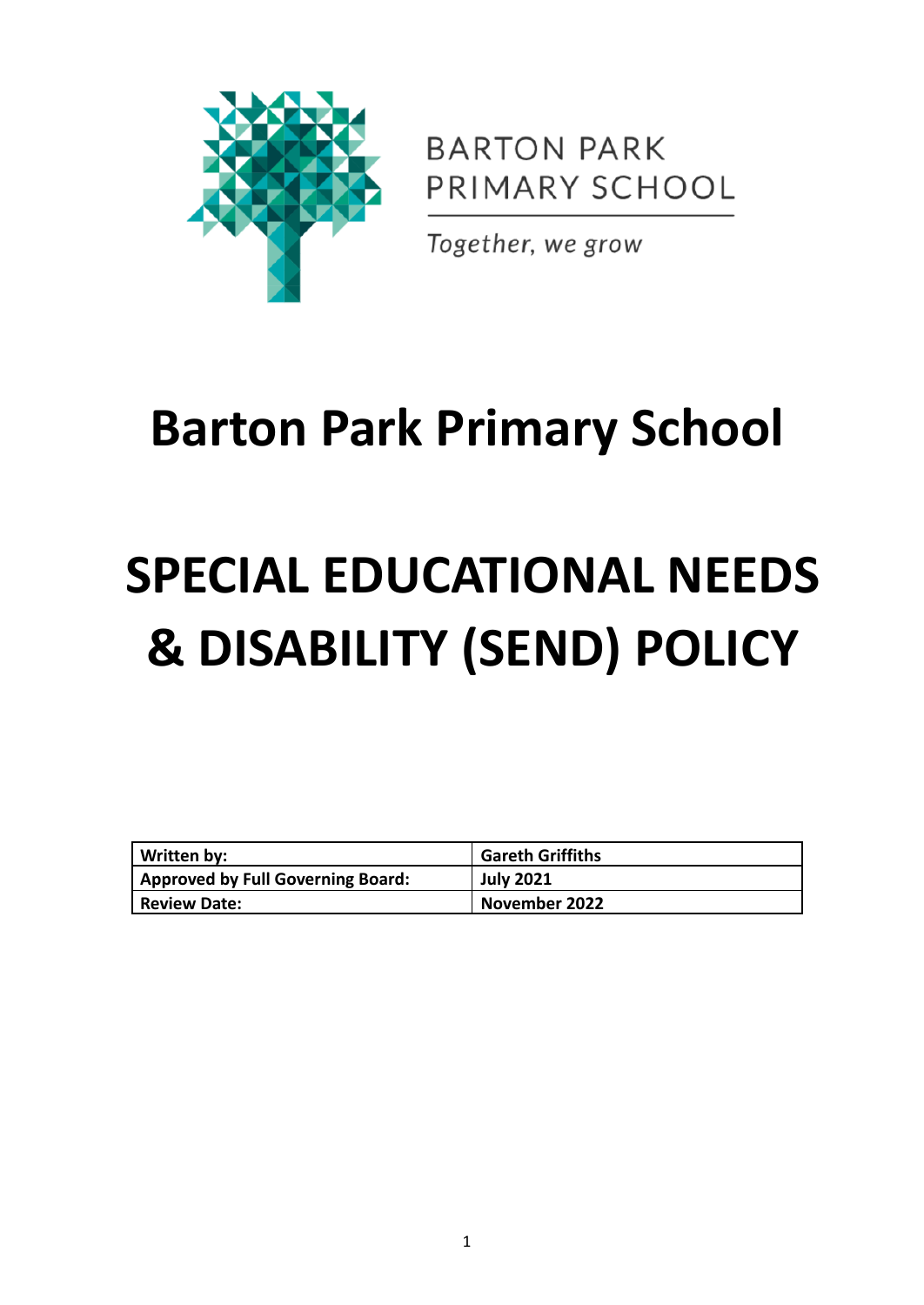# **Our Ethos**

At Barton Park we are committed to giving our children every opportunity to achieve their best. The achievement, attitude and well-being of every child matters and inclusion is the responsibility of everyone within our school. Every teacher is a teacher of every pupil, including those with special educational needs and disabilities. We respect the unique contribution which every individual can make to our school community.

# **Definition of Special Educational Needs and Disability (SEND)**

At our school we use the definition for SEND from the SEND Code of Practise (January 2015). This states:

SEND: A child or young person has special educational needs if he or she has a learning difficulty or *disability which calls for special educational provision to be made for him or her. A learning difficulty or disability is a* significantly greater difficulty in learning than the majority of others of the same age.

*Special educational provision means educational or training provision that is additional to, or different from, that made generally for others of the same age in a mainstream setting in England.*

Disability: *Many children and young people who have SEND may have a disability under the Equality* Act 2010 – that is '...a physical or mental impairment which has a long-term and substantial adverse *effect on their ability to carry out normal day-to-day activities.'*

# **Key Roles and Responsibilities**

**The SENCO** : Day-to-day and strategic responsibility for the operation of SEND policy and coordination of specific provision made to support individual pupils with SEND; including those who have EHC Plans (or Statements until 2018). The SENCO is a member of the leadership team and supports SEND across the Trust. The SENCO is Mrs Amy Jones ([bar-sen@bartonpark.oxon.sch.uk\)](mailto:bar-sen@bartonpark.oxon.sch.uk) This role is due to be handed over to Miss Maisie McNay during the Autumn term, 2021.

**SEND Governor**: The SEND governor is a trustee Bridget Durning. She has responsibility for monitoring policy implementation and liaising between the SENCO and the Governing Body.

**Designated Safeguarding Lead**: The Headteacher, Mrs Bryony McCraw, has specific responsibility for safeguarding and is the Designated Safeguarding Lead (DSL).

#### **Aims and Objectives**

#### *Aims*

At Barton Park all pupils, regardless of their particular needs, are provided with inclusive teaching which will enable them to make the best possible progress and feel that they are a valued member of the wider school community. We expect that all pupils with SEND will meet or exceed the high expectations we set for them against national data and based on their age and starting points. We will use our best endeavours to give pupils with SEND the support they need, whilst having access to a broad and balanced curriculum. Working in partnership with families, it is our aim that pupils will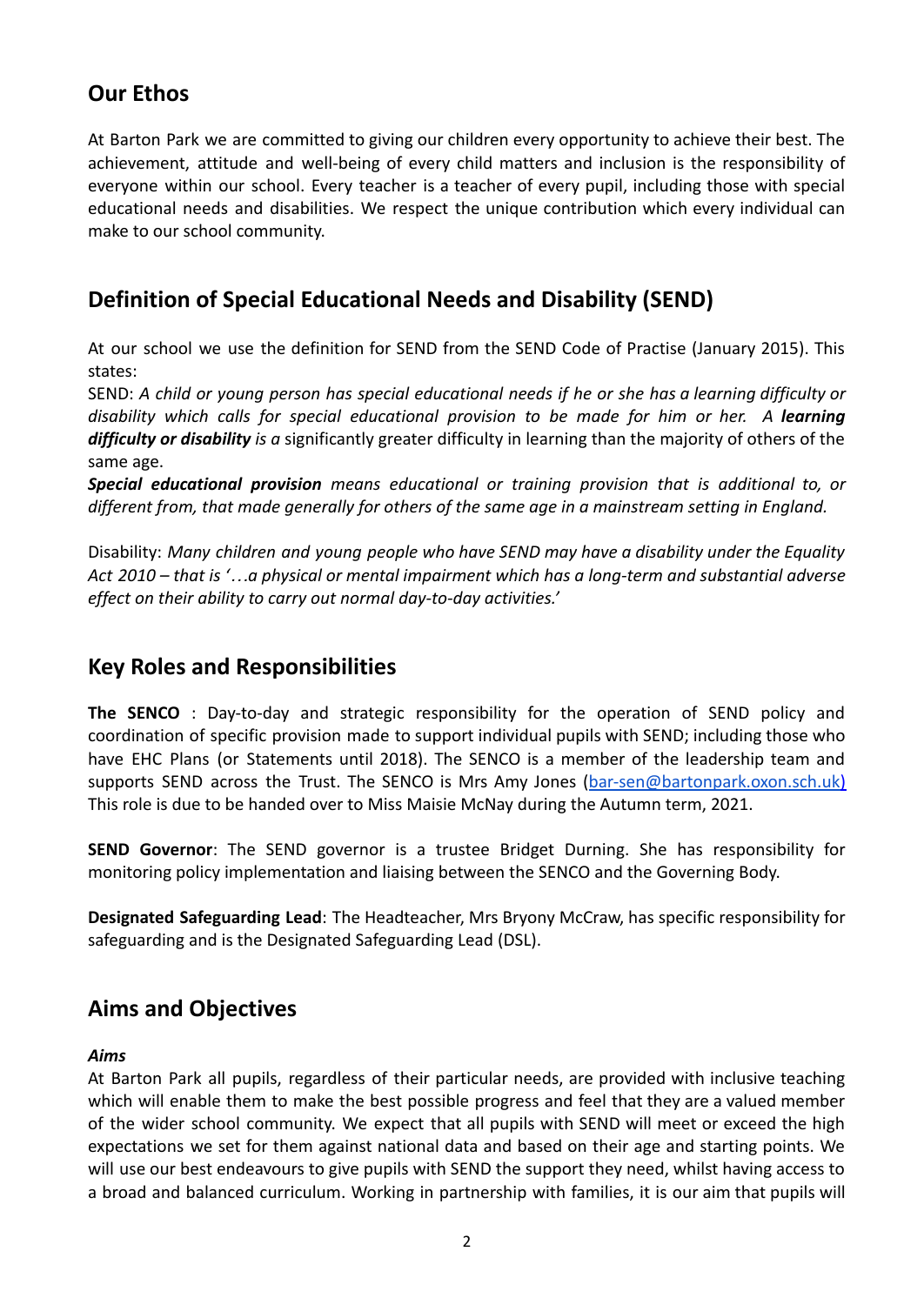become confident individuals able to make a successful transition on to the next phase of their education.

#### *Objectives*

To ensure a clear process for identifying, assessing, planning, providing and reviewing for SEND pupils with the pupils and their parents/carers at the centre.

To develop effective whole school provision management of support for pupils with special educational needs and disabilities.

To deliver training and support for all staff working with pupils with SEND in order to develop our practice within the guidance set out in the Code of Practice, January 2015.

#### **Identification of Needs**

The purpose of identification is to work out what action we need to take, not to fit a pupil into a *category.*

The identification of SEND is embedded in the whole school process of monitoring the progress and development of all pupils. We recognise the benefits of early identification and making effective provision in improving the long-term outcomes for children with SEND. The purpose of identification is to work out what action the school needs to take, not to fit the pupil into a category. It is also important to identify the full range of needs, not simply the primary need of an individual pupil.

The Code of Practice (January 2015) refers to four broad areas of need:

#### *Communication and Interaction*

These children have a difficulty in communicating with others. This may be because they have difficulty saying what they want to, understanding what is being said to them or they do not understand or use social rules of communication. For example, children with Autistic Spectrum Disorders (ASD) are likely to have particular difficulties with social interaction. They may also experience difficulties with language, communication and imagination, which can impact on how they relate to others.

#### *Cognition and Learning*

Children with learning difficulties learn at a slower pace than their peers, even with appropriate differentiation. Learning difficulties cover a wide range of needs from moderate learning difficulties (MLD) to children with profound and multiple learning difficulties (PMLD). Specific learning difficulties (SpLD), affect one or more specific aspects of learning, such as dyslexia, dyscalculia and dyspraxia.

#### *Social, Emotional and Mental Health*

Children may experience a wide range of social and emotional difficulties which manifest themselves in many ways. These may include becoming withdrawn or isolated, as well displaying challenging, disruptive or disturbing behaviour. These behaviours may reflect underlying mental health difficulties such as anxiety or depression, self-harming, eating disorders or physical symptoms that are medically unexplained. Other children may have disorders such as attention deficit disorder (ADD), attention deficit hyperactive disorder (ADHD) or attachment disorder.

#### *Sensory and/or Physical Needs*

Some children require special educational provision because they have a disability which prevents or hinders them from making use of the educational facilities generally provided. Many children with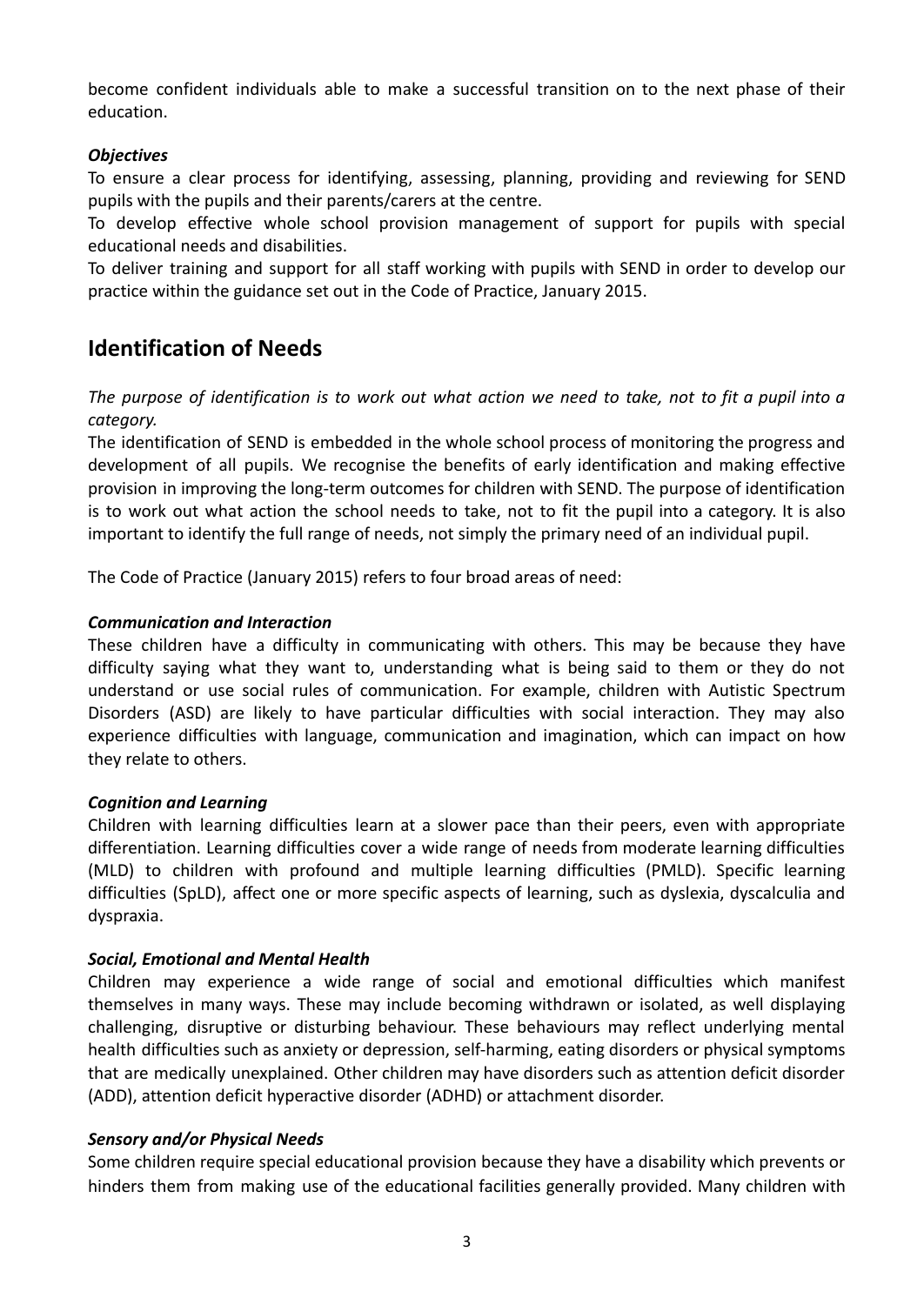vision impairment (VI), hearing impairment (HI) or a multi-sensory impairment (MSI) will require specialist support and /or equipment to access their learning.

It is also important to note that Behaviour is no longer considered as a category of SEND. However, any concerns relating to a child's behaviour will be described as an underlying response to a need which will need to be investigated further (please also refer to our the Behaviour Policy).

#### **The Process of Support**

At Barton Park we recognise every child deserves to reach their potential and with that comes a responsibility to support them in achieving this. There are a number of stages we go through in order to identify what the need of each child is and what level of support required. We will only move from one stage to another if a child still needs more support and is not making sufficient progress. If a child makes excellent progress, we may decide to move back a step (see diagram below of steps).

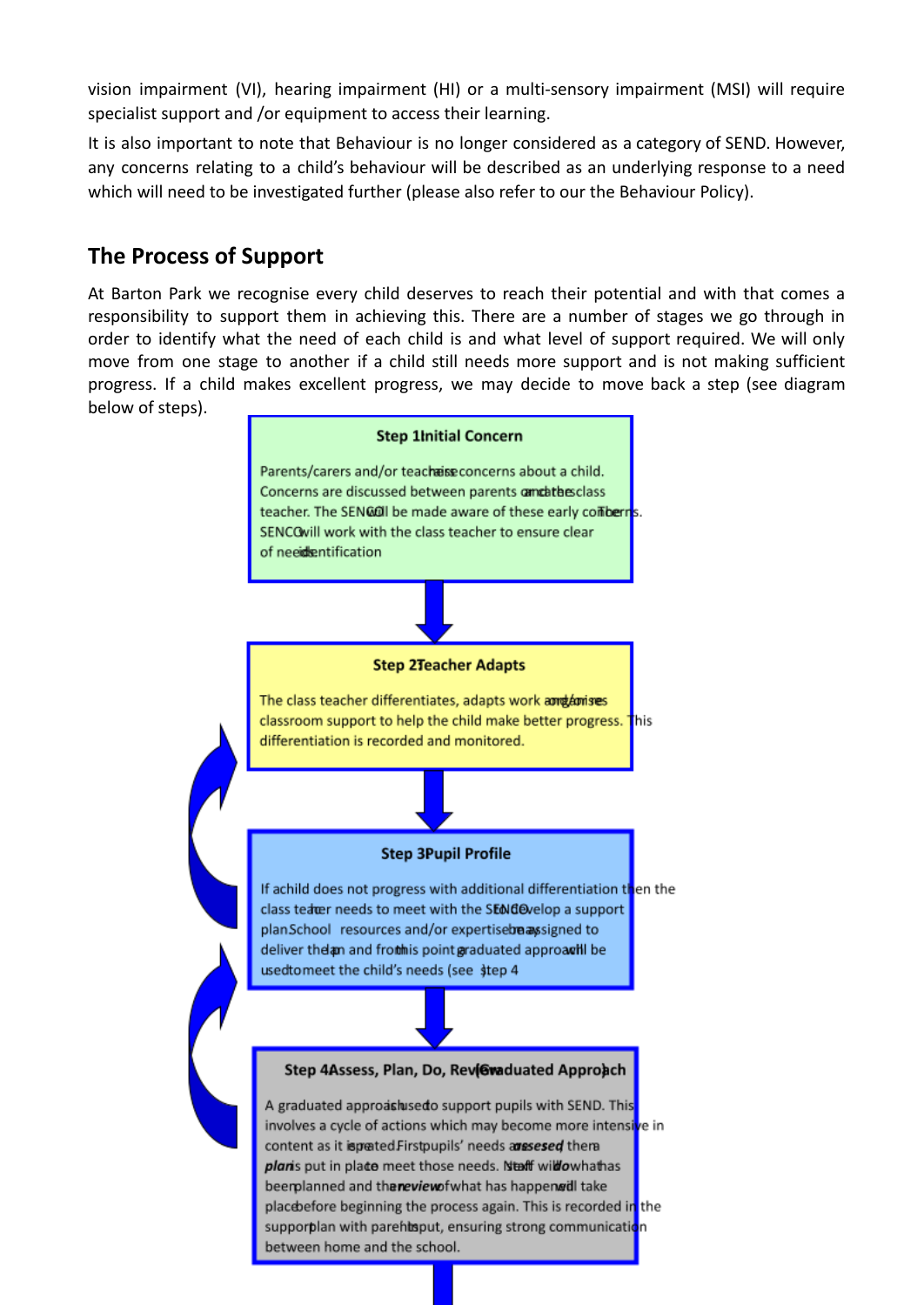

exactly what is going to happen. The EHCP will be reviewed at least once a (academic) year and everyone that supports the child (including the child and their parents/carers) will be involved in the review to make sure that the plan is working well. The targets in the EHC Plan will feed into the Pupil Profile for the child and continue to be regularly reviewed.

# **A Graduated Approach to SEND Support**

#### *How the school decides whether to make special educational provision*

A process of on-going teacher assessments and termly pupil progress meetings with the leadership team identifies those pupils making less than expected progress given their age and individual circumstances.

The school's first response is high quality targeted teaching by the class teacher. Where progress continues to be less than expected, the class teacher will discuss their concerns with the SENCO.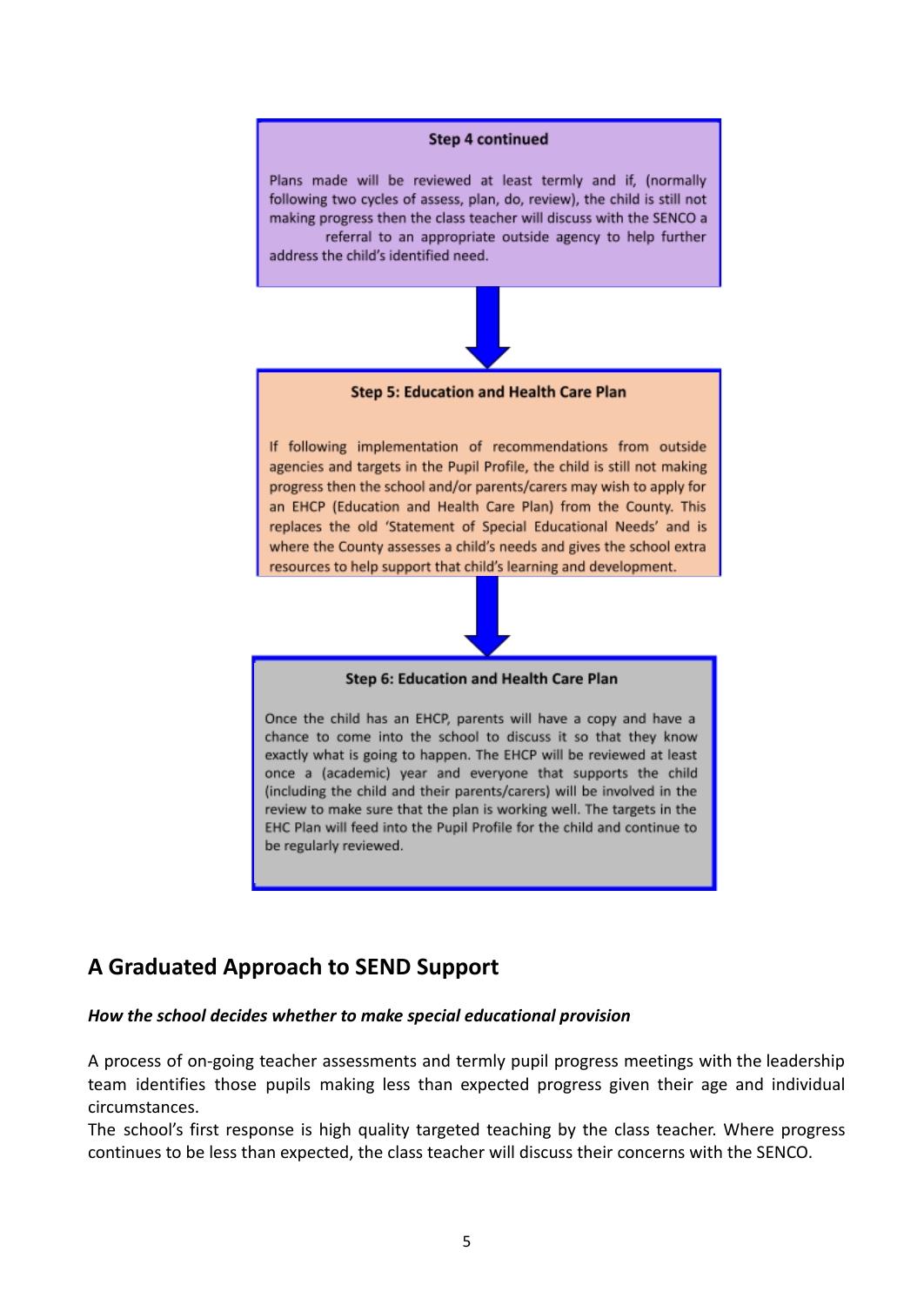In deciding whether to make special educational provision, the teacher and SENCO will consider all of the information gathered from within the school about the pupil's progress, alongside the views of parents/carers and pupil. During this stage extra teaching or interventions may be put in place as a pupil's response to such support can help to identify their particular needs.

Particular care is taken when identifying and assessing SEND for children whose first language is not English.

Where pupils have higher levels of need, and with parental permission, the school may wish to seek advice from external agencies (accessing the County local offer where relevant). These agencies include:

Educational Psychology Service (EPS) Cognition and Learning Support (C&L) Speech and Language Therapy (SALT) Communication & Interaction Support Service (C&I) Occupational Therapy support (OT) Children's Services School Nurse/Paediatric health team Child and Adolescent Mental Health Service (CAMHS) Family Resilience Primary Pupil Referral Unit (PRU) Local Authority SEND Team

If the support needed can be provided by adapting the school's core offer then a child might not be considered SEND or placed on the SEND register. If, however, the support required is different from or additional *to* what is ordinarily offered by the school, the child will be placed on the SEND register and a SEND Pupil Profile will be put in place**.** The school will then seek to remove barriers to learning and put effective special educational provision in place. This begins a cycle of *assess, plan, do, review* with the child/young person at the centre of the process (the graduated approach).

The Pupil Profile is intended to be a working document which is regularly updated as more is understood about the child's SEND, including their response to interventions. Where a child and family would benefit from co-ordinated support from more than one agency an Early Help Assessment may be used to identify help required and to prevent needs escalating.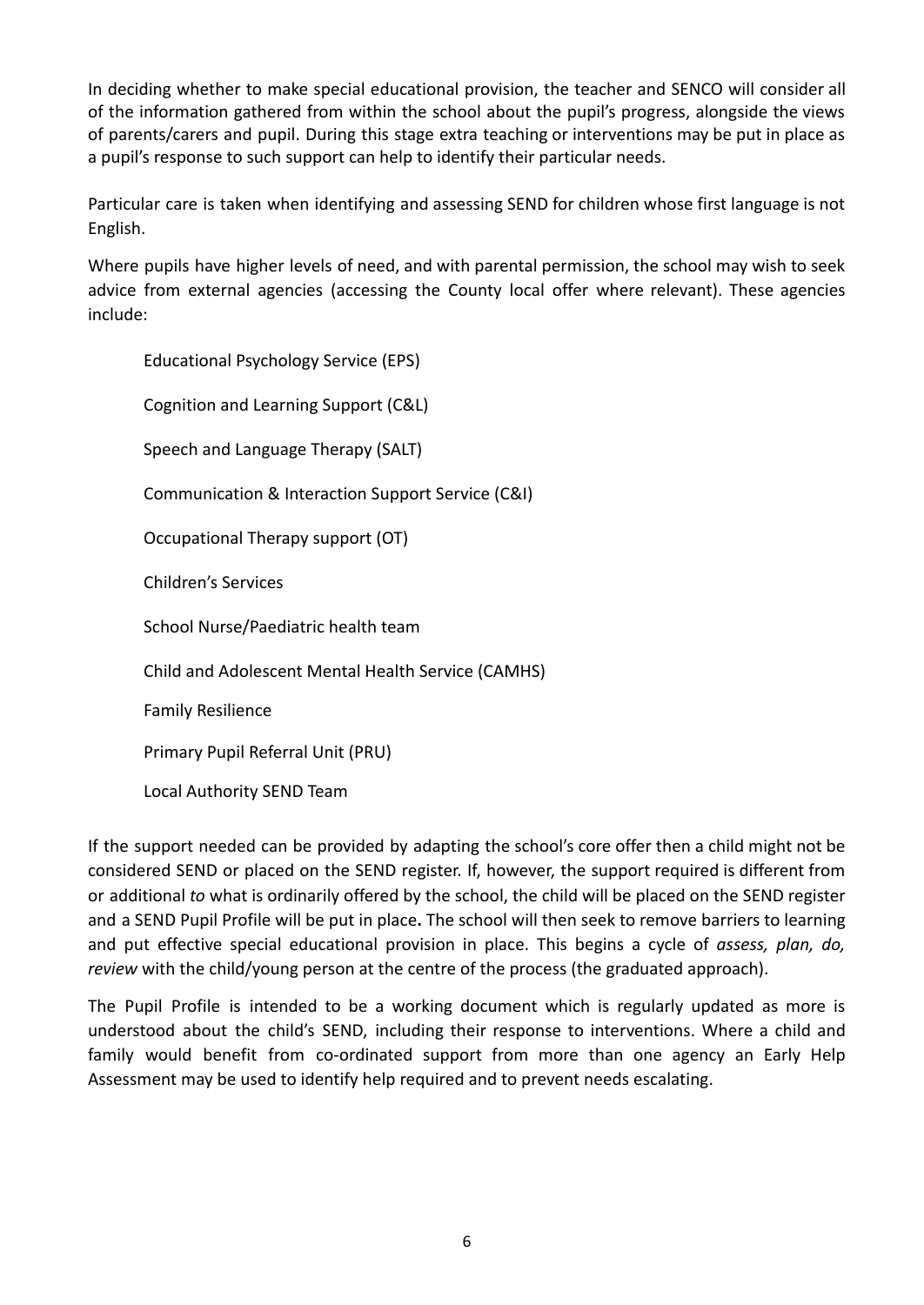

#### *The four part cycle:*

#### Assess:

We will ensure that we regularly assess all pupils' needs so that each child's progress and development is carefully tracked compared to their peers and national expectations. We will listen to the views and experience of parents/carers and the pupil. In some cases we will draw on assessments and guidance from other education professionals e.g. Educational Psychologists (EP) and from health and social services.

#### Plan:

Where SEND Support is required the teacher and SENCO will put together a plan outlining the adjustments, interventions and support for the pupil as well as the expected impact on progress and outcomes, including a date when this will be reviewed. Targets for the pupil will be shared with her/him using child friendly language and with parents/carers. All staff who work with the pupil will be made aware of the plan.

#### Do:

The class teacher is responsible for working with the pupil on a daily basis. She/he will also liaise closely with TAs or specialists who provide support set out in the plan and monitor the progress being made. The SENCO will provide support, guidance and advice for the teacher and liaise with outside agencies that are involved.

#### Review:

The plan including the impact of the support and interventions will be reviewed each half term by the teacher. They will note next to each target how that child is progressing towards meeting them. They will make their notes in the colours matched to each term There will be a termly review with the teacher, parent/carer, pupil and when required the SENCO. Notes will be made next to each target in red and this will inform the planning of next steps for a further term or where successful the removal of the pupil from SEND Support. Every child, if on a SEND Pupil Profile for a year, should receive 3 Pupil Profiles; Autumn, Spring and Summer. (Each Pupil Profile will be reviewed twice.) Where appropriate they will follow the child with them to their next year group.

Transition to the next year group will be carefully monitored by the SENCO, teachers, and parents. Parents will be involved in this transition to ensure all support required is in place and running successfully for that child in their new year group.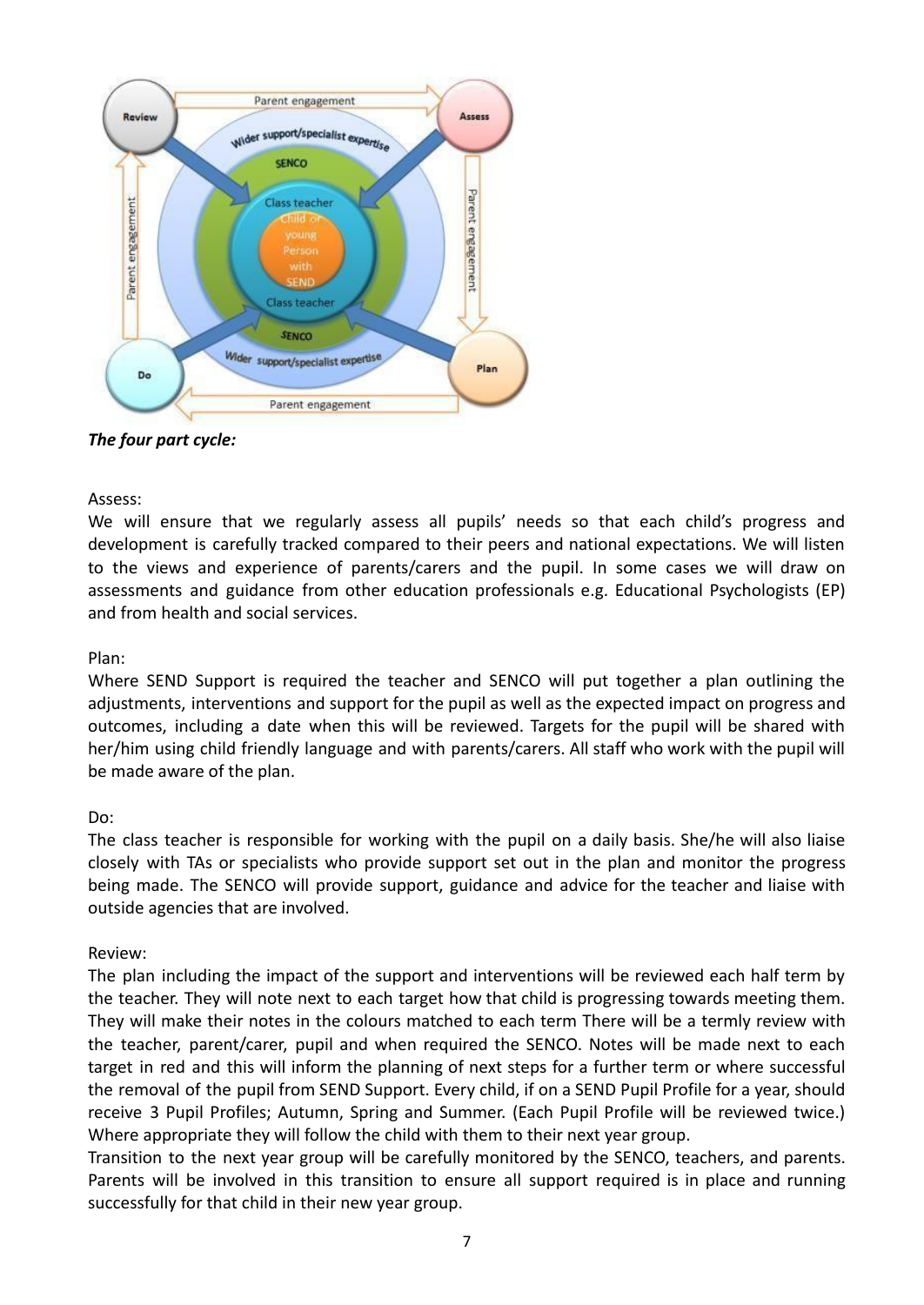Example of the review process:

*Autumn 1* (Please note the previous class teacher must write the child's Pupil Profile for the start of the next year)

#### AUTUMN SEND PUPIL PROFILE (1)

Pupil Profile reviewed by class teacher and SENCO where required. Progress notes written and date of review recorded against each target.

# **Autumn 2**

Pupil Profile reviewed by class teacher, parents, child and SENCO where required. Progress notes written and date of review recorded against each target. Progress scale completed. Spring Pupil Profile generated.



J

#### **Spring 1** SPRING SEND PUPIL PROFILE (2)

Pupil Profile reviewed by class teacher and SENCO where required. Progress notes written and date of review recorded against each target.

#### **Spring 2**

Pupil Profile reviewed by class teacher, parents, child and SENCO where required. Progress notes written and date of review recorded against each target. Progress scale completed. Summer Pupil Profile generated.



# **Summer 1**

#### SUMMER SEND PUPIL PROFILE (3)

Pupil Profile reviewed by class teacher and SENCO where required. Progress notes written and date of review recorded against each target.



#### **Summer 2**

Pupil Profile review by class teacher, parents, child and SENCO where required. Progress notes written and date of review recorded against each target. Progress scale completed. AUTUMN PUPIL PROFILE then generated ready for transition to the next year group.

(N.B please note parents/carers may having meetings with the class teacher, SENCO or Headteacher at any time they feel they require one, not just during the scheduled formal meetings.

It is also essential to realise that the school see Pupil Profiles as working documents and therefore will be treated as such. In between the formal review sessions all relevant staff will contribute and update Pupil Profiles whenever required).

This four-part cycle through which earlier decisions and actions are revisited, refined and revised with a growing understanding of the pupil's needs and what supports the pupil in making good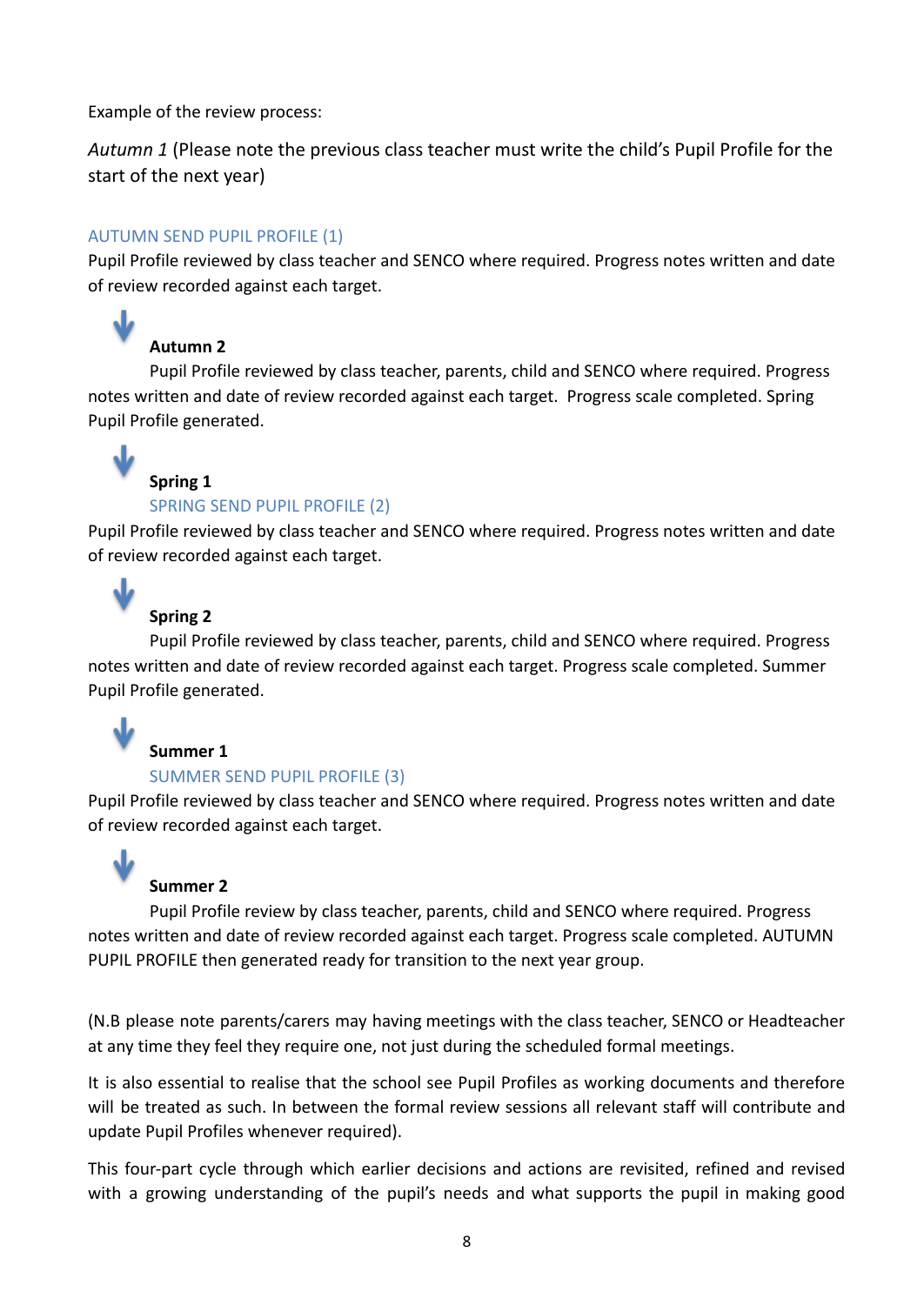progress is known as the graduated approach. It draws on more detailed approaches and more specialist expertise in successive cycles.

#### *Parents/carers and pupil involvement in the graduated approach*

We believe in a person-centred approach to information gathering and the cycle of *assess, plan, do, review*. Termly reviews and target setting meetings are planned to coincide with parents' evenings where possible. Targets are shared with pupils and successes are celebrated.

Any pupil with a Statement or EHC Plan will be invited to attend part of their annual review to share their achievements for the year and aspirations for the future. Parents will also be invited to come to this meeting.

#### **SEND Provision**

SEND support can take many forms. This could include:

An individual learning programme An individual behaviour plan Evidence based interventions (whole year group provisions) Extra help from a teacher and a teaching assistant Making or changing materials, resources or equipment Working with a child in a small group Maintaining specialist equipment Observing a child in class or at break and keeping records Helping a child to take part in the class activities Making sure that a child has understood things by encouraging them to ask questions and to try something they find difficult Helping other children to work with a child, or play with them at break time Supporting a child with physical or personal care difficulties, such as eating, getting around school safely, toileting or dressing Access to nurture groups/sessions Specialist staff to make specific observations and set and review targets

#### **Managing the needs of pupils on the SEND Register**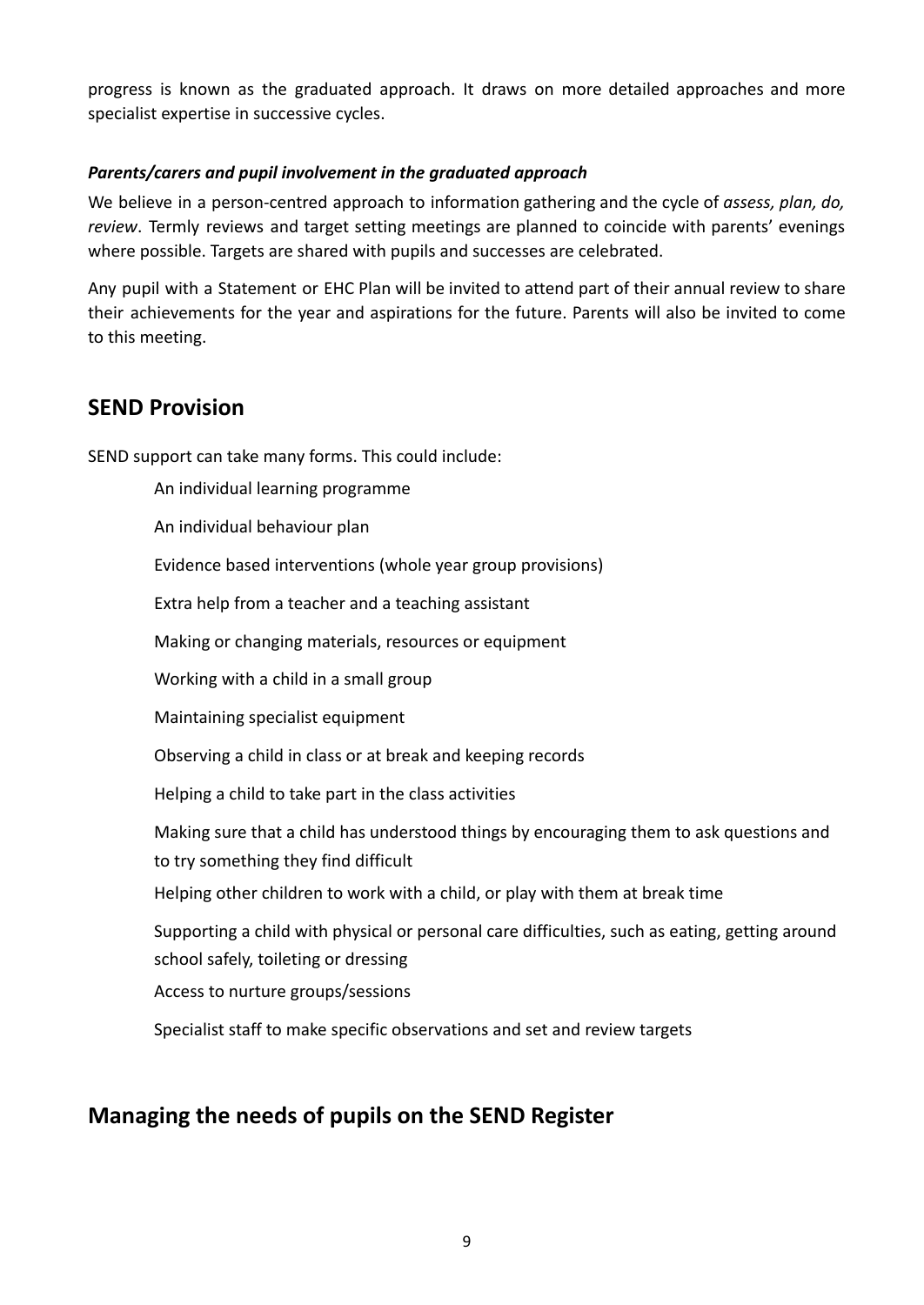Each pupil with SEND is an individual and their plan is tailored to meet their particular needs. Plans are reviewed termly with parents and pupils (Please refer to the Graduated Approach – Review section).

Decisions regarding the level of support provided are needs based, working within the constraints of the school budget.

The class teacher is responsible for:

the progress and development of all pupils including those with SEND

ensuring the plan is implemented in the classroom

regular liaison with parents and the SENCO

effective deployment of additional adults

Identifying on class planning the provision they are making for pupils with SEND

Alongside the SENCO and outside agencies, writing and reviewing of targets for pupils with SEND

The SENCO is responsible for:

The SEND policy and its implementation and review

Co-ordinating support for children with SEND

Updating the SEND register and maintaining individual pupil records

Monitoring the quality of provision and impact of interventions

Ensuring the school accesses the local offer provided by County (which brings together

information from social care, health, education and other services about the support County are expected to offer to children and young people aged 0-25 years with Special Educational Needs and Disabilities and how to access this support.)

Attending network meetings and updating staff

Referrals to and liaison with outside agencies

Line managing TAs with responsibility for SEND

Liaising with and advising staff

Maintaining regular liaison with parents/carers

Co-ordinating and delivering annual reviews

Supporting staff in identifying pupils with SEND.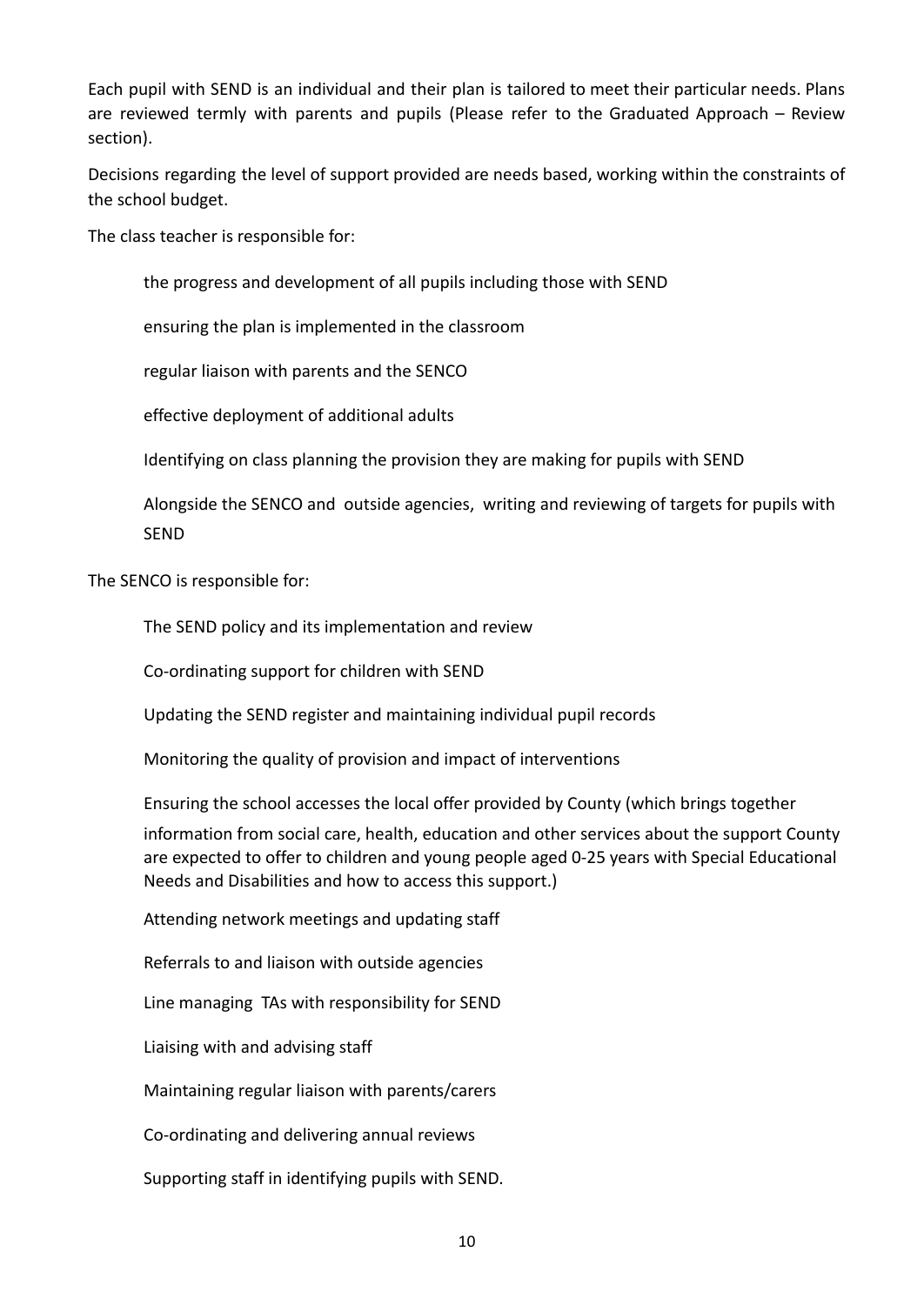Mapping provision throughout the school

Managing the SEND budget, allocating cost appropriately and transparently

Maintaining links and information sharing with receiving schools

Applying for Additional Needs Funding and EHCPs

The SEND Governor is responsible for:

Monitoring the effective implementation of the SEND policy

Liaising at least termly with the SENCO

Reporting to the governing body on SEND

Ensuring that pupils with SEND participate fully in school activities

# **Criteria for removing pupils from the SEND Register**

When a child has made sufficient and sustained progress towards achieving their personal targets and it is felt that they are able to maintain this with quality first teaching, this means that every teacher expects to assess, plan and teach all children at the level which allows them to make progress. (Wave 1 and 2), they may be removed from the SEND register. The school will continue to monitor pupils recently removed from the register to ensure good progress is maintained.

# **Requesting an Educational, Health and Care Plan (EHCP) needs assessment**

A small number of pupils, whose needs are complex and long term, may require a greater level of support than that provided through just an SEND Pupil Profile. For these pupils a request will be made to the local authority to conduct an assessment of education, health and care needs. This may result in an Education, Health and Care Plan (EHCP) being provided. This brings together the child's health and social care needs as well as their special educational needs and extra funding is provided by the County to further meet the child's needs. It is important to note that having a diagnosis (e.g. of ASD, ADHD or dyslexia) does not mean that a child is eligible for a Statutory Assessment for an EHC Plan.

*Please note Educational Health Care Plans are now in place of Statements.*

# **Supporting parents/carers and children**

We provide support in the following ways: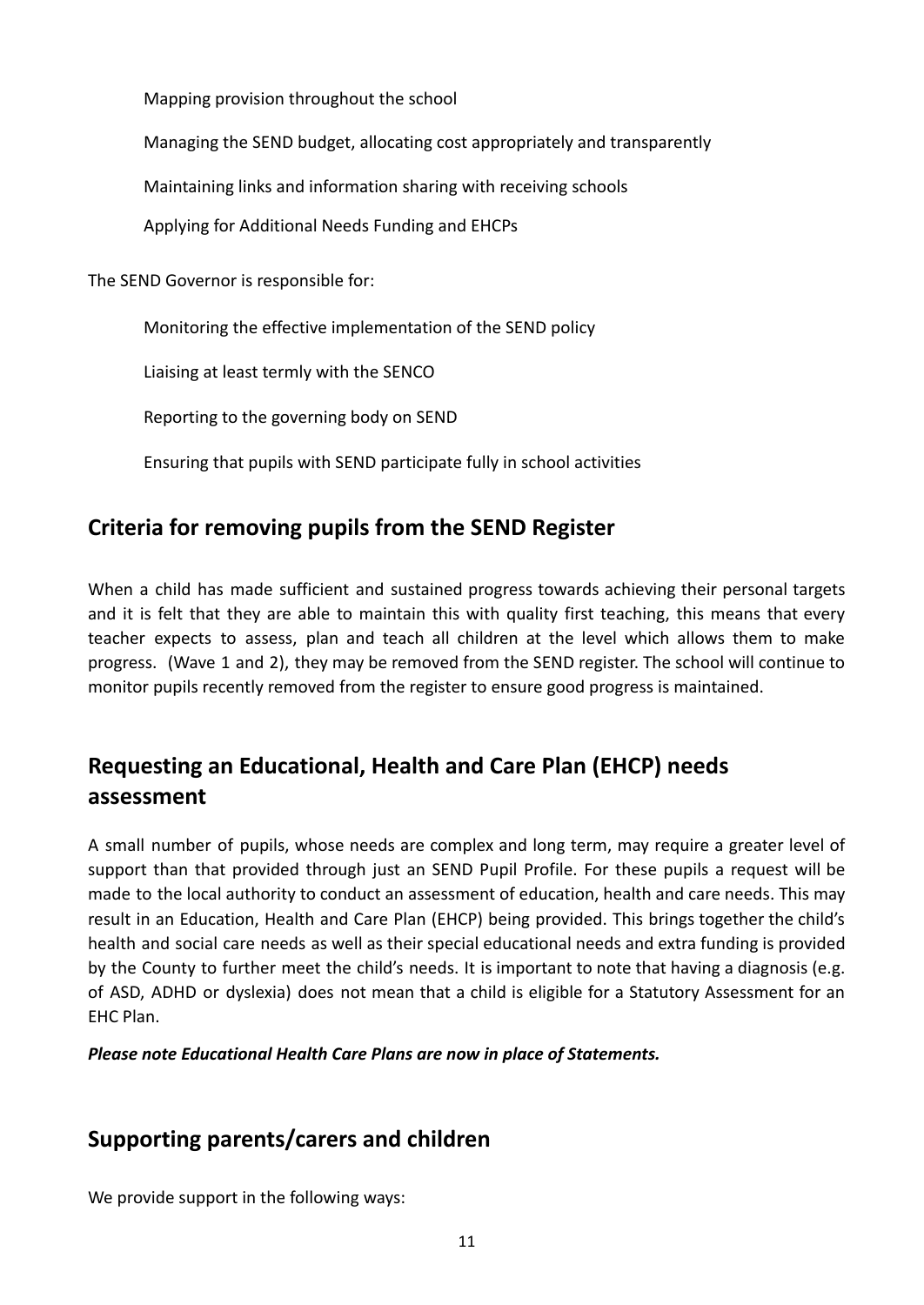The Headteacher and SENCO operate an open door policy for parents/carers seeking support and advice.

The dedicated SEND Governor who is available as a contact point

Individual arrangements can be made for phased entry into Reception class

Additional time and special arrangements for SATs

Support for transition between classes

A transition group for vulnerable Y6 pupils transferring to secondary school

Inviting the SENCO of the receiving secondary school to the final Annual Review in year 6.

SEND parent questionnaires – outcomes responded to

SEND parent meetings to generate clarity round processes and procedures

SEND parent training

Minimum termly meetings – embedding the graduated, child centred approach

#### **Supporting pupils at school with medical conditions**

The school recognises that pupils with medical conditions should be properly supported so that they have full access to education, including school trips and physical education. Where it is the case that a medical condition meets the criteria of disability the school will comply with its duties under the Equality Act 2010. Reasonable adjustments will always be made to promote access to all areas of the school curriculum for pupils with a disability, for example an extra adult to accompany a child on a school trips/residentials.

Specific staff have training to support particular needs, for example technical knowledge to maintain auxiliary aids and equipment or managing diabetes.

The school Office Manager is responsible for the administration of medicines and health care plans/protocols.

#### **Monitoring and evaluation of SEND**

The Senior Leadership Team regularly monitor and evaluate the quality of provision for all pupils. The school aims to use interventions in school that have proven outcomes and are evidence based. The impact of SEND provision on the progress and outcomes for children on the SEND register is measured through: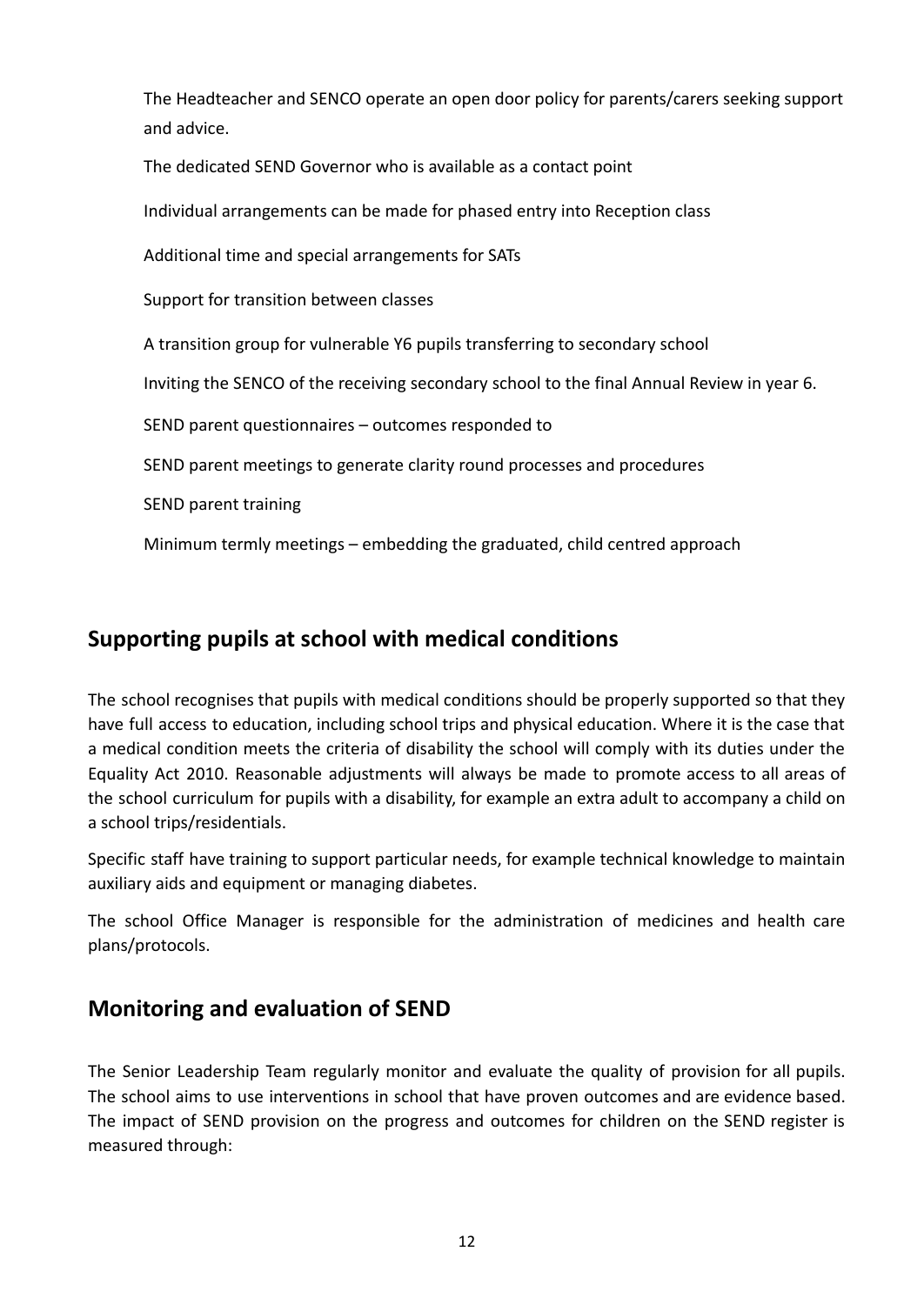Teacher observations as part of their formative (on-going/daily) assessment Analysis of pupil tracking data and test results at pupil progress meetings Progress against national data and based on their age and starting points. Interventions baseline and exit data Standardised screening or assessment tools Progress against individual targets Pupils' work and interviews Learning skills data and progress in each of them Behaviour data and progress through each behaviour band or the sustaining of excellent behaviour

The SENCO maps provision for each class and tracks costs of these provisions. Decisions are made as to whether specific interventions are proving to be effective in terms of impact, time spent on them and the finance used in providing them. Each year we review the needs of the cohort and if necessary make changes to our provision.

# **Adaption to the Environment**

Barton Park is committed to inclusive mainstream education and equal opportunities for all.

All academic, sporting and play areas are of an adequate size and layout to allow access for all pupils. They are all on ground level except four temporary classrooms which have a ramp to the door.

The main buildings are accessible for wheelchair users and ramps are in place to allow access to areas where there would have been a raised curb or steps.

The main school building has a toilet adapted for disabled users.

Visitor parking bays, nearest to reception, are made available in order to provide easier access for disabled pupils and/or parents/carers

Personal Emergency Evacuation Plans (PEEP) are in place for every child with a physical disability to identify exit routes from every classroom they access, in the event of a fire.

Other adaptations to the physical environment will be made, as appropriate, to accommodate children with other Sensory disabilities.

# **Transition Arrangements**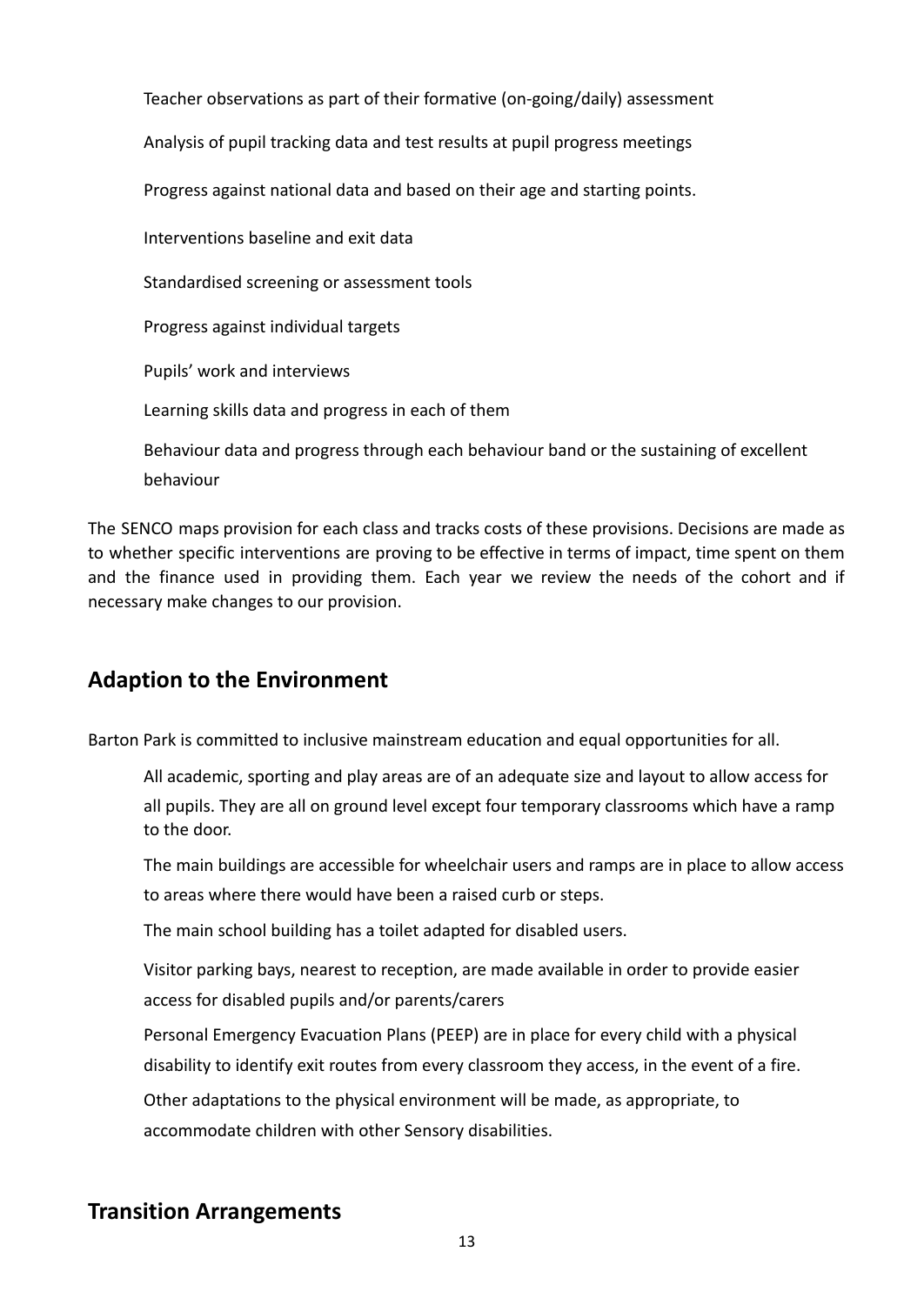We understand how difficult it is for children and parents as they move into a new class or a new school and will do what we can, according to the individual needs of the child, to make transitions between classes- including from the nursery- as smooth as possible.

We work closely with pre-school settings prior to children joining the school. This involves additional visits to the child in their current setting or at home as well as planning for the child to spend time with us. Parents are also given the opportunity to meet with the teacher to ensure they are happy with all that is in place.

We have strong links with the local Secondary Schools and provide a detailed transition programme to support our Year 6 pupils with SEND. The SENCO will meet with the Secondary SENCO's and other key staff to share data and information. In addition, the Secondary SENCO will be invited to attend the Year 6 Annual Review or other end of year review meetings.

# **Training and Development**

Training needs are identified in response to the needs of pupils currently on the SEND register. The SENCO attends network meetings to share good practice with colleagues in the Barton Park Education Trust and keep up to date with SEND developments.

# **Storing and Managing Information**

Pupil records and SEND information may be shared with staff working closely with SEND pupils to enable them to better meet the individual child's needs. We are grateful to parents for their information sharing and openness and respect their confidentiality. Pupil SEND files are kept in a locked filing cabinet. Individual SEND files are transferred to receiving schools when pupils leave Barton Park.

# **Reviewing the SEND Policy**

The SEND policy is reviewed annually by the governing body. Date of next review: June 2020

# **Complaints**

We urge parents/carers with any concerns regarding the SEND Policy or the provision made for their child at Barton Park to speak to us as soon as possible. In the first instance, please speak to the class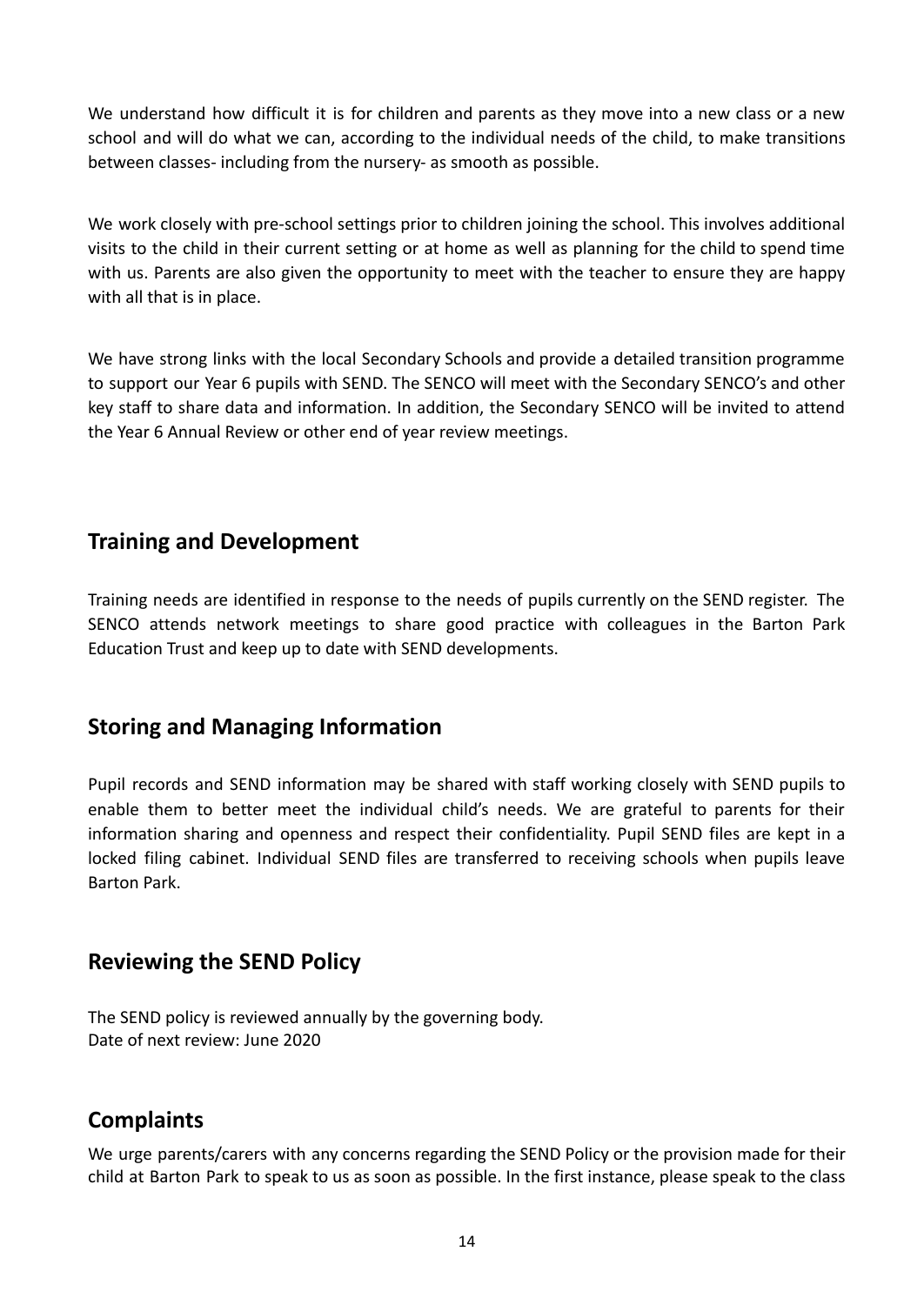teacher or the SENCO. If parents/carers feel their child's needs are still not being met they should make an appointment to see the Headteacher.

If concerns are still unresolved parents may wish to use the Oxfordshire Information, Advice and Support Service for Special Educational Needs and Disability (formerly Parent Partnership) or engage with the CSAT complaints procedures.

#### **How the policy was put together**

This policy has been created in consultation with stakeholders, including the SEND Governor, staff, representative parents/carers and pupils with SEND. The policy reflects the statutory guidance set out in the Special Educational Needs and Disability code of practice 0-25 years (January 2015).

#### **Access to this policy**

The school website

A hard copy on request at the school office

Please let us know if you need this policy to be made available to you in a different format, for example enlarged font or a language other than English.

# **Compliance**

This policy complies with the statutory requirement laid out in the SEND Code of Practice 0– 25 (January 2015) and has been written with reference to the following related guidance and documents:

Equality Act 2010: advice for schools DfE Feb 2013

School SEND Information Report (July 2016)

The National Curriculum in England Key Stage 1/2 framework document (Last updated July 2014)

Safeguarding Policy (January 2017)

Accessibility Plan (September 2015)

Teachers Standards (Updated June 2013)

Complaints Policy (April 2016)

Children and Families Act (September 2014)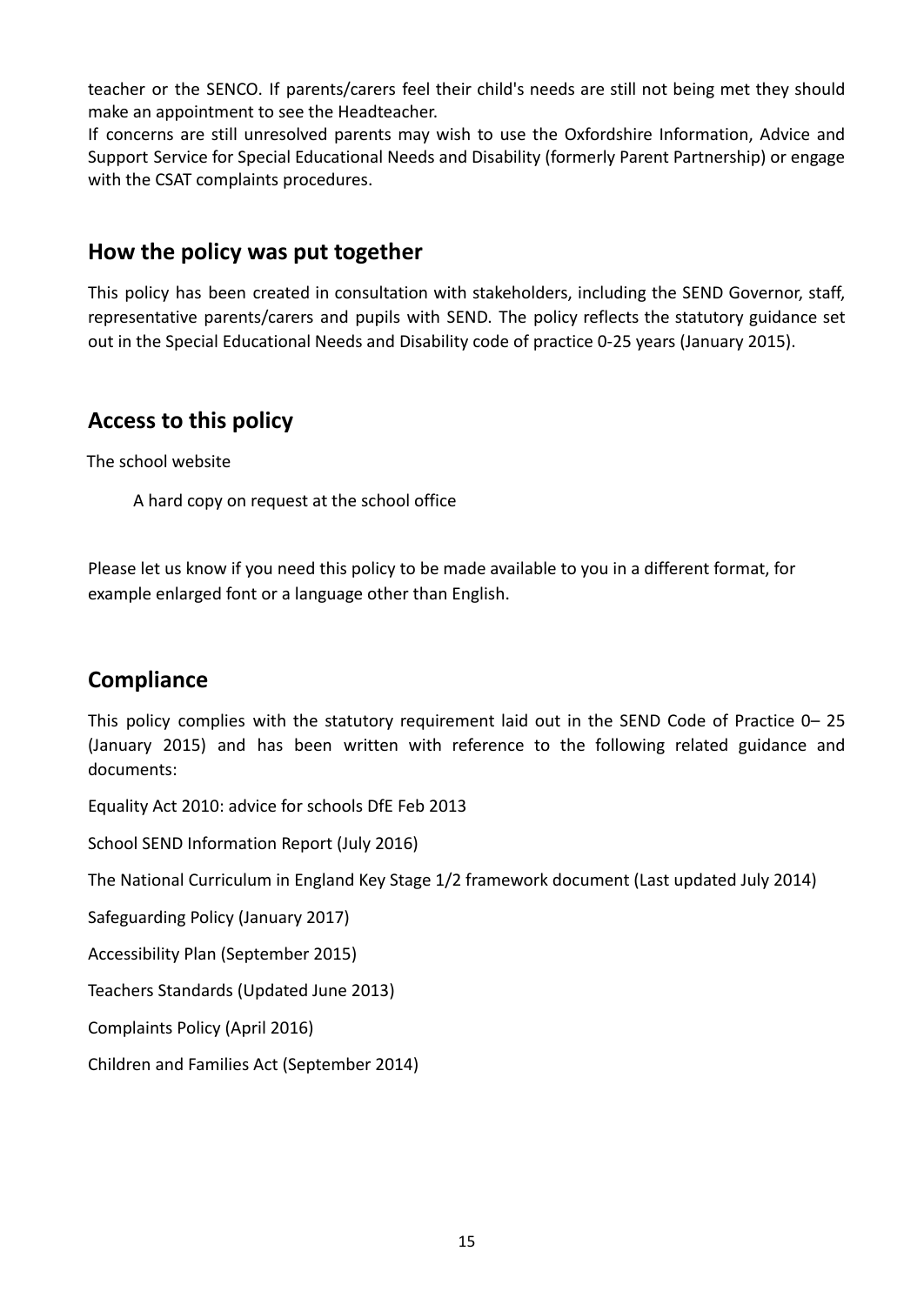# **Appendix 1: Key Documentation**

The following documents have informed this guidance which parents may find helpful:

Special educational needs and disability code of practice: 0-25 years [https://www.gov.uk/government/publications/SEND-code-of-practice-0-to-25](https://www.gov.uk/government/publications/send-code-of-practice-0-to-25)

Special educational needs and disability: a guide for parents and carers

[https://www.gov.uk/government/publications/SEND-guide-for-parents-and-carers](https://www.gov.uk/government/publications/send-guide-for-parents-and-carers)

Supporting pupils at school with medical conditions

[https://www.gov.uk/government/publications/supporting-pupils-at-school-with-medicalconditions--](https://www.gov.uk/government/publications/supporting-pupils-at-school-with-medical-conditions--3) [3](https://www.gov.uk/government/publications/supporting-pupils-at-school-with-medical-conditions--3)

Keeping children safe in education

[https://assets.publishing.service.gov.uk/government/uploads/system/uploads/attachment\\_data/file](https://assets.publishing.service.gov.uk/government/uploads/system/uploads/attachment_data/file/835733/Keeping_children_safe_in_education_2019.pdf) [/835733/Keeping\\_children\\_safe\\_in\\_education\\_2019.pdf](https://assets.publishing.service.gov.uk/government/uploads/system/uploads/attachment_data/file/835733/Keeping_children_safe_in_education_2019.pdf)

Oxfordshire Family Information Services

[https://www.oxfordshire.gov.uk/residents/children-education-and-families/information-parents/fa](https://www.oxfordshire.gov.uk/residents/children-education-and-families/information-parents/family-information-service) [mily-information-service](https://www.oxfordshire.gov.uk/residents/children-education-and-families/information-parents/family-information-service)